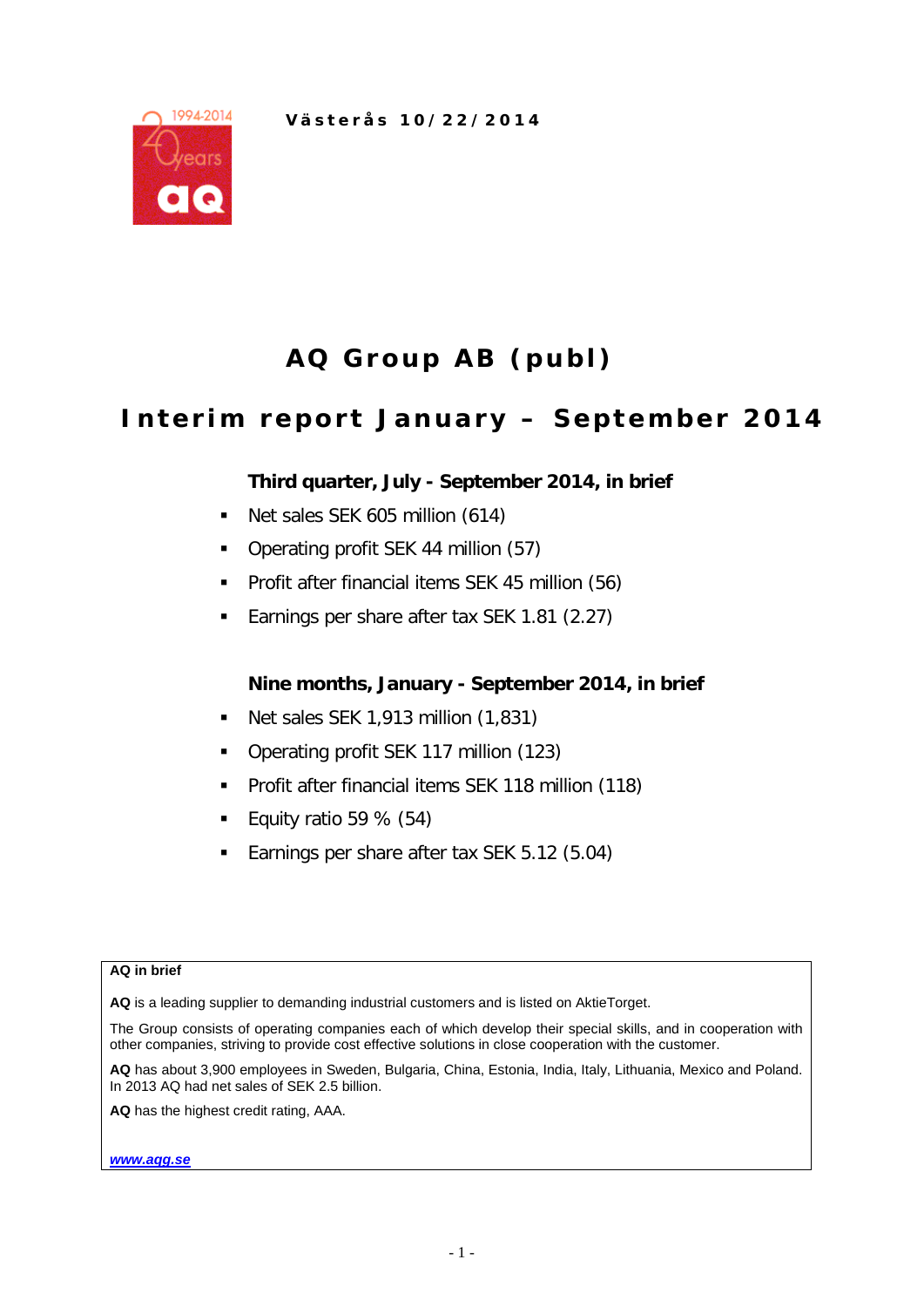## **Third quarter and nine months**

Operations have developed according to plan during the third quarter. Net sales totaled SEK 605 million (614), a decrease of SEK 9 million compared to the same period in the previous year. Sales excluding acquisitions and currency declined by 7%.

Net sales in the period January to September totaled SEK 1,913 million (1,831), an increase of SEK 82 million compared to the same period in the previous year. Sales excluding acquisitions and currency declined by 3%.

Operating profit was SEK 44 million (57) in the third quarter. For the period January to September the operating profit was SEK 117 million (123), a decrease of 4 %.

Equity in the group was SEK 980 million (844) at the end of the quarter.

## **Significant events during the period**

### **Acquisitions during the period**

AQ Lasertool Oü acquired the business assets of Sertec Engineering Estonia Oü on September 1. The transaction was made as a cash transaction at a price of EUR 1.125 million, corresponding to the value of machines, equipment and inventory.

Sertec was a leading supplier of sheet metal component and assemblies for automotive and commercial vehicles. The company had net sales of about EUR 5 million and employed 60 people. The business will continue in the same location in Juri, Estonia and is now part of AQ Lasertool.

#### **Other events**

AQ Group is celebrating 20 years this year. During these 20 years, AQ has shown profit each quarter and increased sales each year. The anniversary has been celebrated during the third quarter together with customers and employees.

The program to develop all subsidiary management teams, which has been running for two years has been completed with good results. The purpose of the program has been to increase organic growth with focus on goals and a deeper understanding of working in a management team.

AQ has designed and manufactured prototypes for electric as well as hybrid buses. This is an example where AQ can combine its knowledge in both mechanical and electrical engineering.

In India we have received an order, from an international train manufacturer, of wiring systems, transformers and enclosures for propulsion control. In conjunction with this an investment will be made in FSW (Friction Stir Welding) equipment. According to the customer, there is no such equipment in the private industry in India.

We are proud to be a supplier of injection molded components to Volvo Cars new flag ship XC90.

AQ Enclusure Systems in Vaggeryd has invested in an advanced panel bending machine (only one in Sweden) for efficient manufacturing of advanced sheet metal components. It has enabled us to become a new supplier to a customer in the medical technology sector. We have also won new business for the same customer for production in AQ Electric in Bulgaria.

The work to reduce our inventory is continuing and among other things a broad education program has been launched. To help our customers improving their service, we have built VMI stock, which has increased our inventory with SEK 10 million.

AQ has taken photovoltaic equipment of 20 kW in operation at our factory in Godech, Bulgaria.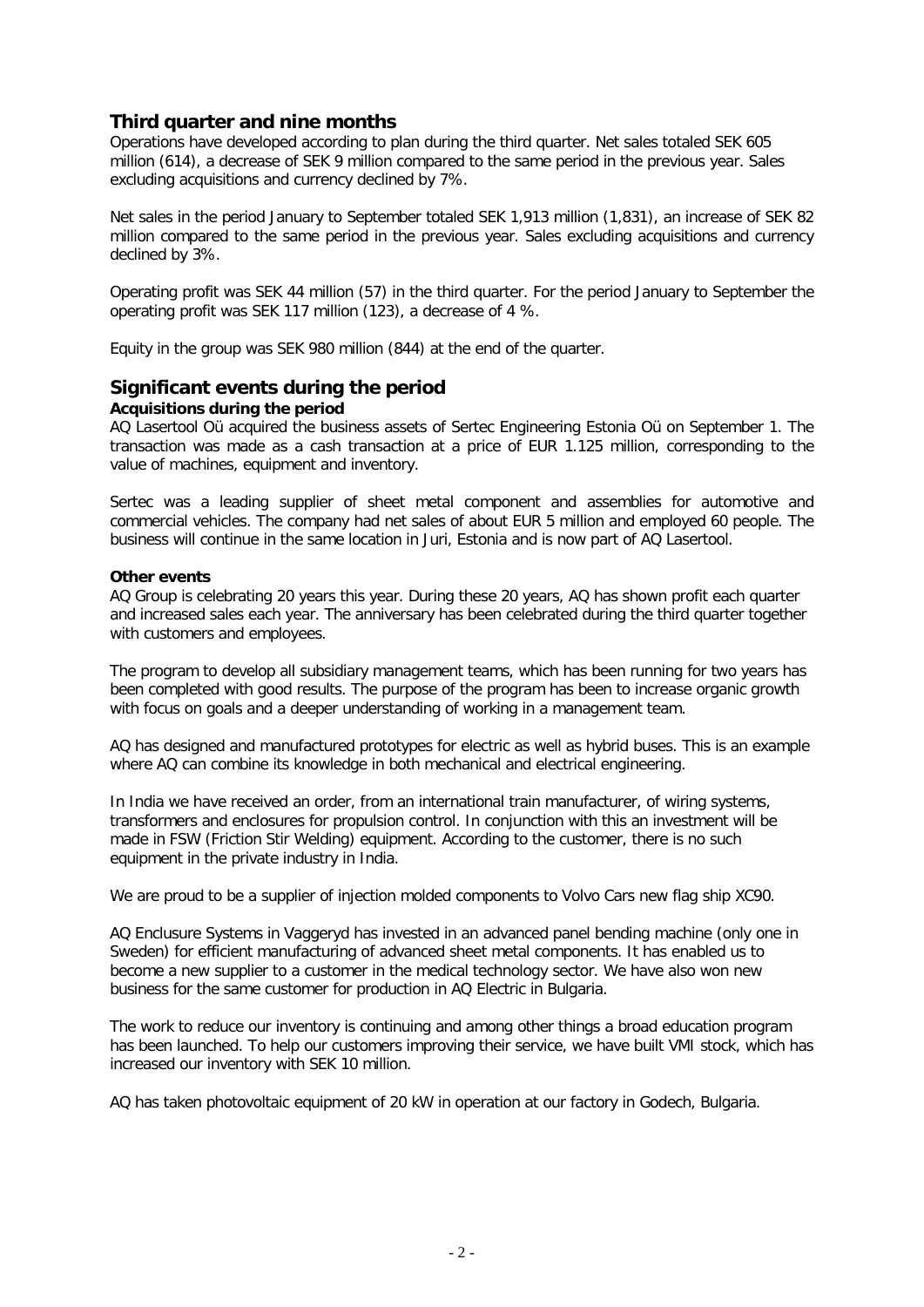## **Significant events after the end of the period**

There are no significant events to report.

## **Segment reporting**

The Group operates in two business segments: Components, which produces transformers, wiring systems, mechanical components, punched sheet metal and injection-molded thermoplastics and System, which produces systems, power and automation solutions and assembles complete machines in close collaboration with the customers.



The Component segment showed a lower operating profit than in the same period in 2013. The reason is that we had a significant order with good margin which was delivered in Q3 2013.

#### **Information of parent company**

The parent company, AQ Group AB, focuses primarily on leadership and development of the Group. Company sales are, as in previous years, almost exclusively of sale of management services to subsidiaries. Purchases from the subsidiaries do not exist to any appreciable extent.

#### **The drawing up of the interim report**

The interim report has been prepared in accordance with the Swedish Annual Accounts Act as well as IFRS, applying IAS 34, Interim Financial Reporting, which contains general requirements for the design, structure and minimum information requirements in the interim report. The accounting and valuation principles applied are the same as used in the latest annual report for 2013. The report has not been audited.

#### **Significant estimates and evaluations for accounting purposes**

The company has in preparing the interim report gone through and evaluated risks and uncertainties according to the description given in the annual report of 2013 and assessed that there have been no significant changes. Information about risks and uncertainties affecting the company can be found in the annual report of 2013.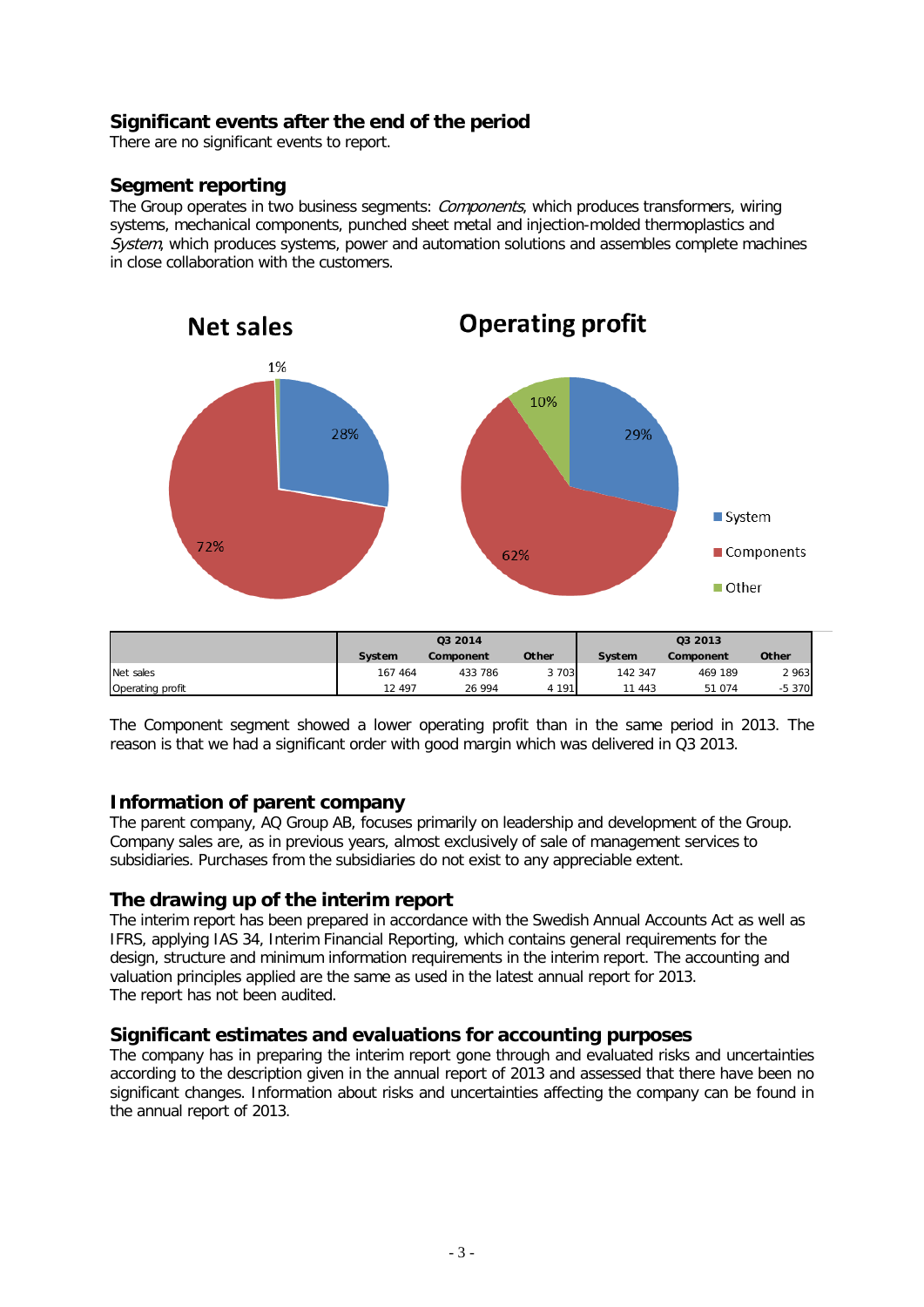## **Future prospects**

The board of directors is currently assessing for the full year 2014 that sales will increase, but profits will be roughly equivalent to 2013.

The Group strives for continued profitable growth within its business areas. The growth will be achieved both organically and through acquisitions.

#### **The Group's Income Statement and statement of comprehensive income (SEK '000)**

|                                   | Q3 2014  | Q3 2013   | Acc 2014   | Acc 2013   | R <sub>12</sub> | 2013       |
|-----------------------------------|----------|-----------|------------|------------|-----------------|------------|
| Net sales                         | 604 953  | 614 499   | 1912649    | 1830829    | 2609192         | 2527372    |
| Other operating income            | -482     | 8735      | 12 195     | 21 553     | 22 2 2 9        | 31 587     |
| Operating expenses                | -560 789 | $-566086$ | $-1807651$ | $-1729856$ | $-2476959$      | $-2399164$ |
| <b>Operating profit</b>           | 43 682   | 57 147    | 117 193    | 122 526    | 154 462         | 159795     |
| Result from financial items       | 898      | $-1140$   | 1 0 7 0    | $-4810$    | 2577            | $-3303$    |
| lProfit after financial items     | 44 580   | 56 007    | 118 263    | 117 716    | 157039          | 156 492    |
| Tax on profit for the year        | $-11945$ | $-15008$  | $-25912$   | $-26883$   | $-32397$        | $-333369$  |
| Net profit for the year           | 32 634   | 41 000    | 92 351     | 90 832     | 124 642         | 123 123    |
| Other comprehensive income        |          |           |            |            |                 |            |
| Other translation differences     | 16 652   | $-13395$  | 30 152     | $-6765$    | 32 2 2 0        | 2 1 7 3    |
| Comprehensive income for the year | 49 286   | 27 605    | 122 503    | 84 067     | 156862          | 125 296    |
| Earnings per share after full tax | 1,81     | 2,27      | 5,12       | 5,04       | 6,91            | 6,83       |
| Net margin %                      | 7,4%     | 9,1%      | 6,2%       | 6,4%       | 6.0%            | 6,2%       |
|                                   |          |           |            |            |                 |            |

#### **The Parent Company's Income Statement (SEK '000)**

|                               | Q3 2014 | Q3 2013 | Acc 2014 | Acc 2013 | R12      | 2013     |
|-------------------------------|---------|---------|----------|----------|----------|----------|
| Net sales                     | 11 061  | 9 2 9 6 | 33 487   | 27 799   | 45 7 68  | 40 080   |
| Other operating income        | 0       |         |          |          | 16       | 14       |
| Operating expenses            | $-6338$ | $-4731$ | $-20630$ | $-16976$ | $-24657$ | $-21003$ |
| <b>Operating profit</b>       | 4724    | 4565    | 12860    | 10824    | 21 1 27  | 19 092   |
| Result from financial items   | 1 1 3 9 | $-315$  | 3714     | $-10043$ | 21 5 23  | 7766     |
| lProfit after financial items | 5863    | 4 2 5 0 | 16 573   | 781      | 42 651   | 26 858   |
| Appropriations                | 0       | $-1000$ | $-255$   | $-1250$  | 4 0 4 5  | 3 0 5 0  |
| Tax on profit for the year    | $-1919$ | $-758$  | -4 239   | $-2178$  | $-7501$  | $-5440$  |
| Net profit for the year       | 3943    | 2491    | 12079    | $-2647$  | 39 194   | 24 4 68  |

#### **Balance Sheet (SEK '000)**

|                               |          | Group    |         | <b>Parent company</b> |         |                |  |
|-------------------------------|----------|----------|---------|-----------------------|---------|----------------|--|
| <b>Assets</b>                 | Q3 2014  | Q4 2013  | Q3 2013 | Q3 2014               | Q4 2013 | Q3 2013        |  |
| <b>Fixed assets</b>           | 393710   | 350 811  | 348 245 | 356 240               | 336 453 | 321 644        |  |
| Inventories                   | 473 128  | 442 397  | 470 009 |                       | 0       | $\overline{0}$ |  |
| Other current receivables     | 690 333  | 717308   | 700 328 | 184 347               | 302 723 | 190 194        |  |
| <b>Cash and bank balances</b> | 109738   | 67 566   | 46 707  | 5 3 0 2               | 11 151  | 5 0 8 0        |  |
| <b>Total assets</b>           | 1666909  | 1578082  | 1565288 | 545889                | 650 328 | 516918         |  |
| <b>Equity and liabilities</b> |          |          |         |                       |         |                |  |
| Equity                        | 979 666  | 885403   | 844 174 | 292 901               | 310 676 | 283 561        |  |
| Untaxed reserves              | $\Omega$ | $\Omega$ |         | 37845                 | 37 590  | 32 390         |  |
| Interest-bearing liabilities  | 187 263  | 244 097  | 227 729 | 63 035                | 69 095  | 55 818         |  |
| <b>Other liabilities</b>      | 499 981  | 448 582  | 493 386 | 152 108               | 232 966 | 145 149        |  |
| Total equity and liabilities  | 1666909  | 1578082  | 1565288 | 545 889               | 650 328 | 516918         |  |
| <b>Equity ratio</b>           | 59%      | 56%      | 54%     | 59%                   | 52%     | 60%            |  |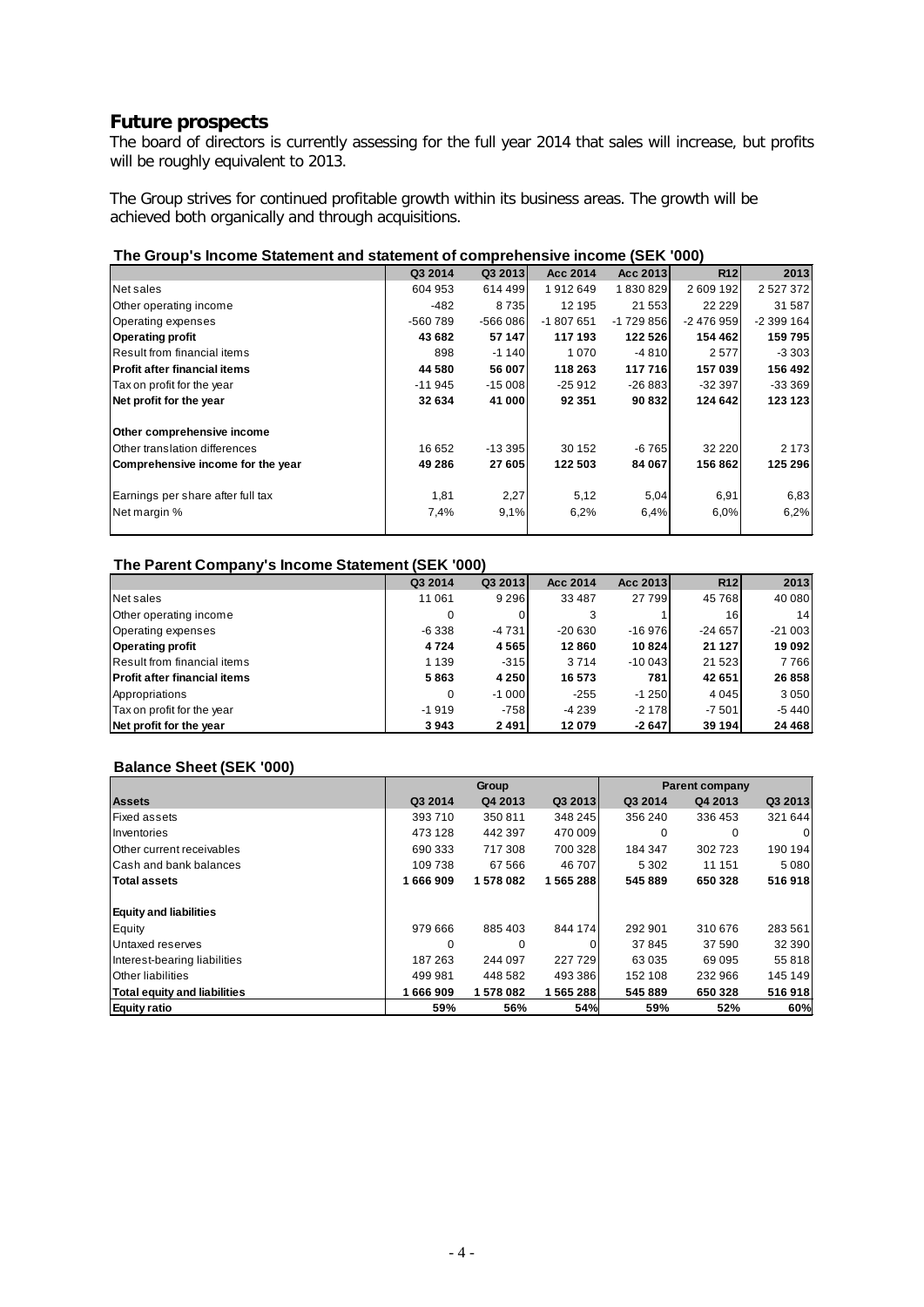## **Equity (SEK '000)**

| Group                                 |                          | Equity attributable to parent company shareholders |                             |                                       |                          |                        |                                      |                               |
|---------------------------------------|--------------------------|----------------------------------------------------|-----------------------------|---------------------------------------|--------------------------|------------------------|--------------------------------------|-------------------------------|
| <b>KSEK</b>                           | Share-<br>capital        | Other<br>paid-in<br>capital                        | Trans-<br>lation<br>reserve | Profit/<br>Loss<br>brought<br>forward | Sub-total                |                        | <b>Minority</b><br>share-<br>holding | <b>Total</b><br><b>Equity</b> |
| Equity, 01/01/2013                    | 36 068                   | 34 014                                             | -5868                       | 719 194                               | 783 408                  |                        | 142                                  | 783 551                       |
| Net profit                            |                          |                                                    |                             | 122 899                               | 122 899                  |                        | 224                                  | 123 123                       |
| Transl.diff. in foreign comp.         |                          |                                                    | 2 1 2 5                     |                                       | 2 1 2 5                  |                        | 48                                   | 2 1 7 3                       |
| Other comprehensive income            |                          |                                                    | 2 1 2 5                     |                                       | 2 1 2 5                  |                        | 48                                   | 2 1 7 3                       |
| Paid dividends                        |                          |                                                    |                             | $-23444$                              | $-23444$                 |                        |                                      | $-23444$                      |
| <b>Transactions with shareholders</b> |                          |                                                    |                             | $-23444$                              | $-23444$                 |                        |                                      | $-23444$                      |
| Equity, 01/01/2014                    | 36 068                   | 34 014                                             | $-3743$                     | 818 648                               | 884 988                  |                        | 414                                  | 885 403                       |
| Net profit                            |                          |                                                    |                             | 92 054                                | 92 054                   |                        | 297                                  | 92 351                        |
| Transl.diff. in foreign comp.         |                          |                                                    | 30 101                      |                                       | 30 101                   |                        | 51                                   | 30 152                        |
| Other comprehensive income            |                          |                                                    | 30 101                      |                                       | 30 101                   |                        | 51                                   | 30 152                        |
|                                       |                          |                                                    |                             |                                       |                          |                        |                                      |                               |
| Paid dividends                        |                          |                                                    |                             | $-28854$                              | $-28854$                 |                        |                                      | $-28854$                      |
| <b>Transactions with shareholders</b> |                          |                                                    |                             | $-28854$                              | $-28854$                 |                        | 614                                  | $-28240$                      |
| Equity, 30/09/2014                    | 36 068                   | 34 014                                             | 26 358                      | 881 848                               | 978 288                  |                        | 1 3 7 6                              | 979 666                       |
|                                       | <b>Restricted equity</b> |                                                    |                             |                                       | Non - restricted equity  |                        |                                      |                               |
| <b>Parent company</b>                 | Share-<br>capital        | <b>Statutory</b><br>reserve                        | Sub-<br>total               | <b>Share</b><br>premium<br>reserve    | Fair<br>value<br>reserve | Oth. Non-<br>restr. EQ | Sub-total                            | <b>Total</b><br><b>Equity</b> |
| Equity, 01/01/2013                    | 36 068                   | 1 156                                              | 37 225                      | 34 014                                |                          | 238 413                | 272 427                              | 309 652                       |
| Net profit                            |                          |                                                    |                             |                                       |                          | 24 4 68                | 24 4 68                              | 24 4 68                       |
| Paid dividends                        |                          |                                                    |                             |                                       |                          | $-23444$               | $-23444$                             | $-23444$                      |
| <b>Transactions with shareholders</b> |                          |                                                    |                             |                                       |                          | $-23444$               | -23 444                              | $-23444$                      |
| Equity, 01/01/2014                    | 36 068                   | 1 1 5 6                                            | 37 225                      | 34 014                                |                          | 239 437                | 273 451                              | 310 676                       |
| Net profit                            |                          |                                                    |                             |                                       |                          | 12 0 79                | 12079                                | 12 079                        |
| Result of merger                      |                          |                                                    |                             |                                       |                          | $-1000$                | $-1000$                              | $-1000$                       |
| Other comprehensive income            |                          |                                                    |                             |                                       |                          | $-1000$                | $-1000$                              | $-1000$                       |
| Paid dividends                        |                          |                                                    |                             |                                       |                          | $-28854$               | $-28854$                             | $-28854$                      |
| <b>Transactions with shareholders</b> |                          |                                                    |                             |                                       |                          | $-28854$               | -28 854                              | $-28854$                      |
| Equity, 30/09/2014                    | 36 068                   | 1 1 5 6                                            | 37 225                      | 34 014                                |                          | 221 662                | 255 676                              | 292 901                       |

*All shares, 18,034,058 pcs, are A-shares with equal voting rights*